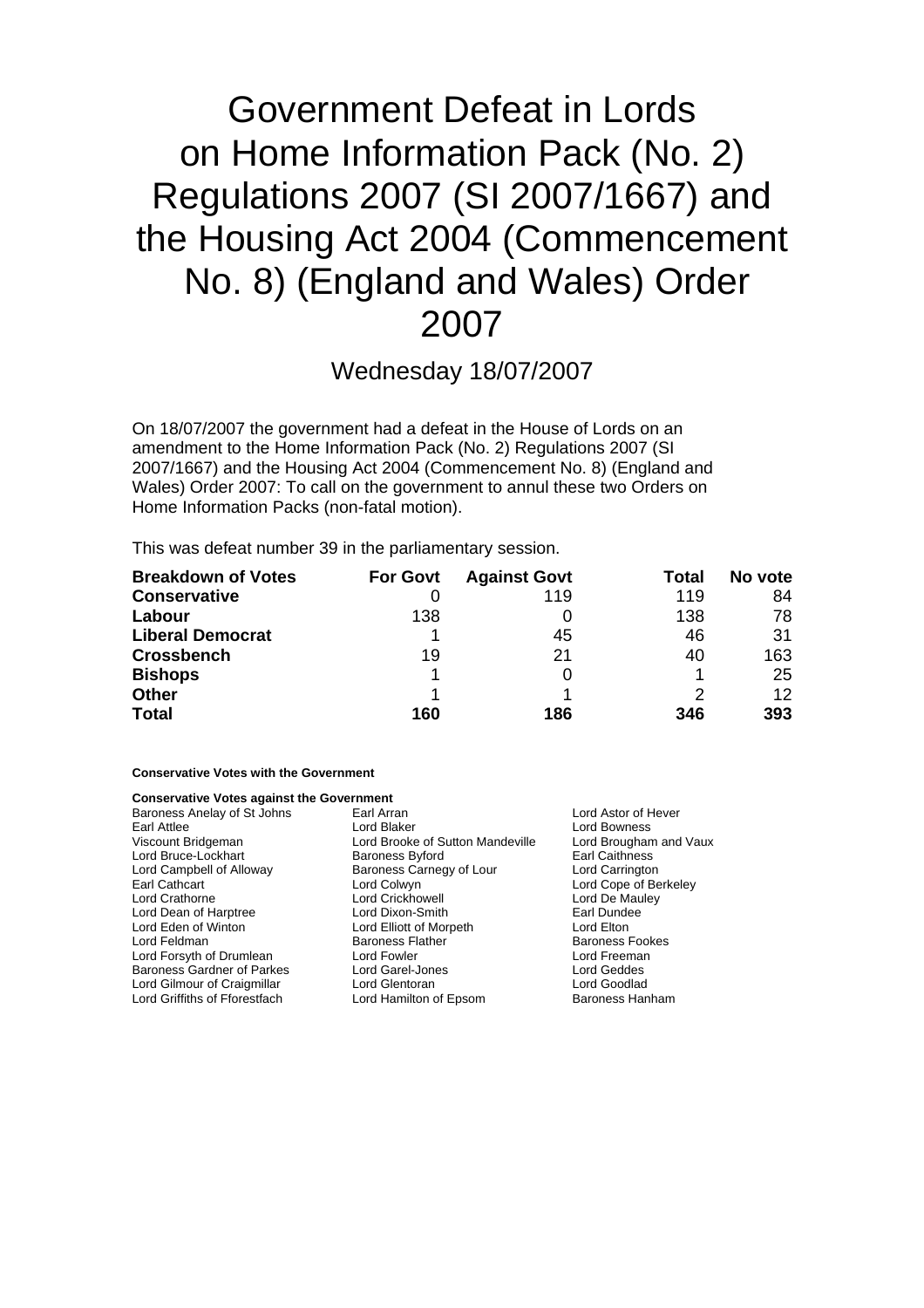Lord Hanningfield Lord Harris of Peckham Lord Hayhoe Lord Henley **Lord Hot Lord Higgins** Lord Hot Lord Hodgson of Astley Abbotts<br>
Earl Home **Lord Hot Lord Howard of Rising** Earl Howe **Carl Howe Conduct Lord Howe Of Aberavon** Cord Howell of Cord Howell of Cord Howell of Cord Howell of Cord Howell Cord Howell Cord Howell Cord Howell Cord Howell Cord Howell Cord Howell Cord Howell Cord Howell Co Lord James of Blackheath Lord Jenkin of Roding Lord Jopling Baroness Knight of Collingtree Lord Laing of Dunphail Lord Lamont of Lerwic<br>
Lord Lang of Monkton Lord Lawson of Blaby Lord Leach of Fairford Lord Lang of Monkton Lord Lord Lawson of Blaby Lord Leach Lord Leach Cord Leach Carl Lindsav<br>
Lord Lucas Lord Lucas Lord Mackay of Clashfern Lord Marlesford Lord Market Lord Mayhew of T<br>Lord McColl of Dulwich **Baroness Miller of Hendon** Duke of Montrose Lord Moore of Lower Marsh Baroness Morris of Bolton Lord Naseby<br>
Lord Newton of Braintree Baroness Noakes Lord Northbrook Lord Newton of Braintree **Baroness Noakes**<br>Baroness O'Cathain **Brain Northbrook** Earl Onslow Baroness Park of Monmouth Lord Patten<br>
Lord Pilkington of Oxenford Baroness Platt of Writtle Baroness Seccombe Earl Selborne<br>
Earl Selsdoness Sharples<br>
Lord Sheikh<br>
Lord Sheikh<br>
Lord Sheikh Baroness Shephard of Northwold<br>Lord Stewartby Lord Taylor of Holbeach Lord Tebbit Cord Tebbit Baroness Trumpington Baroness Trumpington Baroness Vermanness Vermanness Vermanness Vermanness Vermanness Vermanness Vermanness Vermanness Vermanness Vermanness Vermanness Ve Lord Tugendhat Viscount Ullswater Baroness Verma Lord Windlesham Lord Wolfson

# Lord Hurd of Westwell Lord Inglewo<br>
Lord Jenkin of Roding Lord Jopling Lord King of Bridgwater<br>
Lord Kingsland<br>
Lord Lamont of Lerwick<br>
Lord Lamont of Lerwick Earl Liverpool Exaroness Miller of Hendon Duke of Montroses Morris of Bolton Duke Ord Naseby Earl Onslow **Baroness Oppenheim-Barnes**<br> **Earl Onslow Baroness Oppenheim-Barnes**<br>
Lord Patten barness Oppenheim-Barnes Lord Roberts Conwy<br>
Baroness Platt of Writtle Lord Roberts of Conwy<br>
Farl Selborne Lord Selsdon Lord Shaw of Northstead<br>
Lord Soulsby of Swaffham Prior Lord St John of Fawsley Lord Strathclyde **Lord Strathclyde** Lord Swinfen<br>
Lord Tebbit **Communication**<br>
Baroness Trumpinaton Lord Wade of Chorlton

## **Labour Votes with the Government** Baroness Adams of Craigielea Lord Adonis<br>
Lord Anderson of Swansea Baroness Andrews<br>
Lord Anderson of Swansea Baroness Andrews Baroness Ashton of Upholland Lord Barnett Lord Berkeley **Lord Bhattacharyya** Baroness Billingham<br>
Lord Bilston **Baroness Blood** Baroness Blood Lord Borrie Lord Boyd of Duncansby Lord Brett Lord Brooke of Alverthorpe Lord Brookman<br>
Lord Burlison Lord Campbell-Savours Lord Christopher Lord Burlison<br>
Lord Clarke of Hampstead
Lord Clinton-Davis Lord Clarke of Hampstead Lord Clinton-Davis Lord Corbett of Castle Vale<br>
Lord Corbett of Castle Vale<br>
Lord Cunningham of Felling Baroness David Lord Davidson of Glen Clova Lord Davies of Oldham Lord Dixon<br>Lord Dravson Lord Flord Flord Clord Clord Clord Clord Clord Clord Clord Clord Clord Clord Clord Clore Lord Drayson **Lord Elder** Lord Elder Lord Ender Lord Evans of Parkside<br>Lord Evans of Temple Guiting Lord Falconer of Thoroton **Baroness Falkender** Lord Evans of Temple Guiting Baroness Farrington of Ribbleton Lord Faulkner of Worcester **Lord Filkin**<br>Baroness Ford **Cumnock** Lord Foster of Bishop Auckland Lord Foulkes of Cumnock Lord Fyfe of Fairfield **Baroness Gale** Cord Gavron Lord Gavron<br>Baroness Gibson of Market Rasen Lord Giddens **Lord Collamith** Baroness Gibson of Market Rasen Lord Giddens **Lord Goldsmith**<br>
Lord Gordon of Strathblane **Baroness Gould of Potternewton** Lord Gould of Brookwood Lord Gordon of Strathblane **Baroness Gould of Potternewton** Lord Gould of Brookwoo<br>Lord Graham of Edmonton Lord Grocott **Lord Condensing** Lord Harris of Haringey Lord Graham of Edmonton Lord Grocott Lord Harris of Lord Harris of Lord Harris of Lord Harris of Lord Hawarth Lord Hart of Chilton **Lord Haskel** Lord Haskel Lord Haworth Cord Haworth Cord Hayorth Lord Heigham<br>
Baroness Henig **Baroness Hilton of Eggardon** Baroness Hollis of Heigham Baroness Henig **Baroness Hilton of Eggardon** Baroness Hollis of Heighardon<br>
Baroness Howells of St Davids Lord Howie of Troon Lord Howarth of Newport Baroness Howells of St Davids<br>
Lord Hunt of Kings Heath Lord Irvine of Lairg Lord Jones **Baroness** Jones of Whitchurch Lord King of West Bromwich **Baroness Kingsmill** Cord Kirkhill Lord Kirkhill<br>
Lord Lea of Crondall **Lord Lingsex** Lord Lipsey Corporation Baroness Lockwood Lord Lea of Crondall **Lord Lipsey**<br>
Lord Lord Machel Lord Macdonald of Tradeston Lord MacKenzie of Culkein Lord Mackenzie of Framwellgate Lord Malloch-Brown **Baroness Mc**<br>Baroness McIntosh of Hudnall Lord McKenzie of Luton Lord Moonie Baroness McIntosh of Hudnall

**Lord Anderson of Swansea Baroness Andrews<br>
Lord Barnett Lord Bassam of Brighton** Baroness Blood (Castle and Lord Borrie Lord Branch)<br>
Lord Bradley (Castle and Lord Brennan Lord Cunningham of Felling Lord Foster of Bishop Auckland Lord Foulkes<br>Baroness Gale **Cumnock** Lord Gavron Lord Irvine of Lairg<br>
Raroness Jones of Whitchurch<br>
Lord Judd Lord Macdonald of Tradeston Lord MacKenzie of Culter<br>
Lord MacMenzie of Culter<br>
Baroness McDonagh

Lord Howard of Rising<br>Lord Howell of Guildford Lord Luke<br>
Lord Luke Cord Luke Lord Lord Lyell<br>
Lord Mackay of Clashfern Lord Marlesford Lord Mayhew of Twysden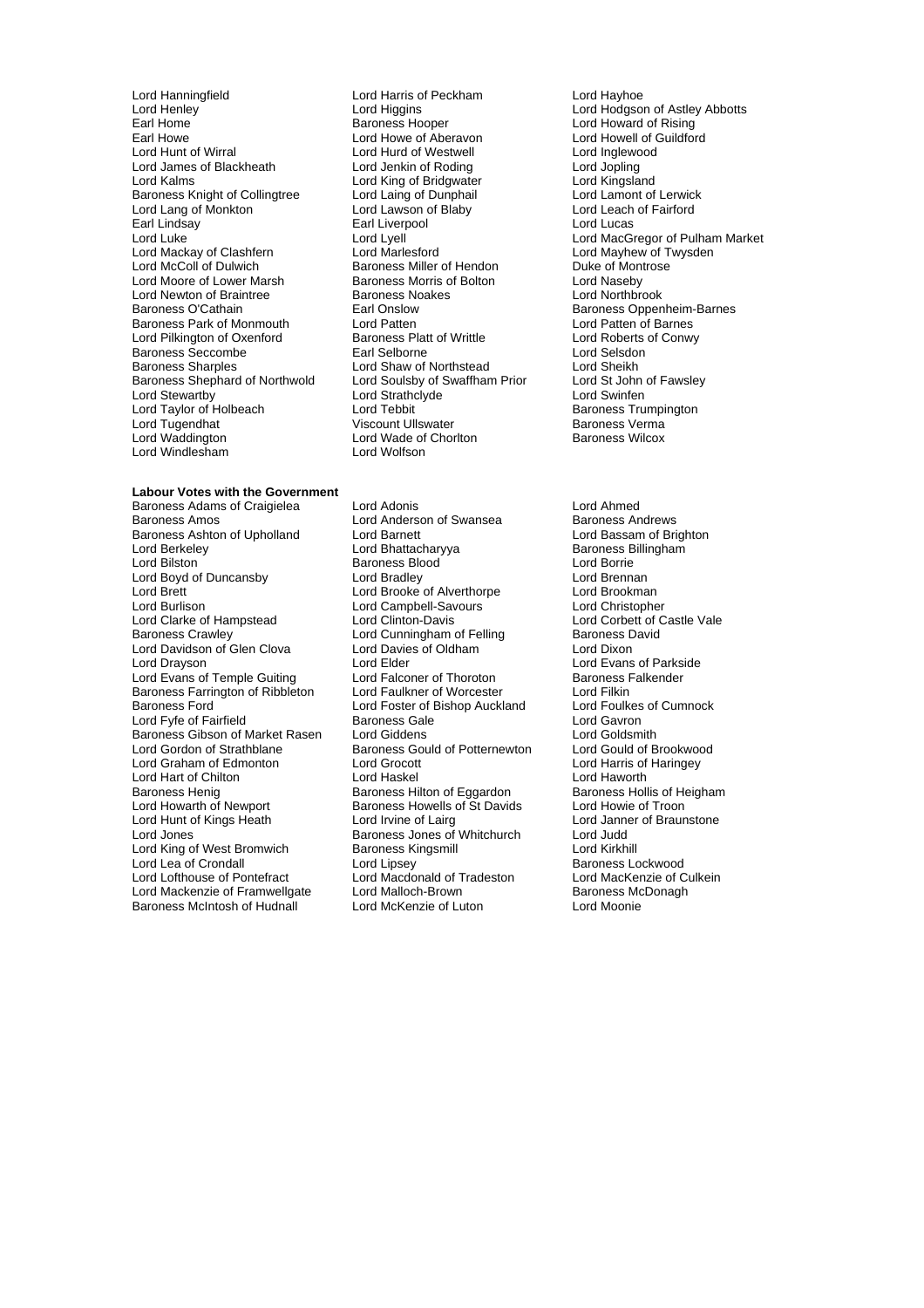- Lord Morgan burgan Baroness Morgan of Huyton<br>
Lord Morris of Manchester Lord Morris of Aberavon<br>
Lord Morris of Manchester Lord Morris of Aberavon Lord O'Neill of Clackmannan Lord Patel of Blackburn **Lord Pendry** Cord Pendry Baroness Pitkeath<br>
Lord Plant of Highfield **Baroness Prosser**<br>
Lord Ponsonby of Shulbrede Baroness Prosser Lord Prys-Davies Lord Puttnam Baroness Quin Baroness Rendell of Babergh Lord Richard Lord Rooker Lord Rosser **Lord Rowlands** Baroness Royall of Blaisdon<br>
Lord Sawyer **Lord Sewel**<br>
Lord Sewel Baroness Royall of Blaisdon Viscount Simon<br>
Lord Stone of Blackheath<br>
Lord Strabolgi Baroness Taylor of Bolton Lord Taylor of Lord Taylor of Bolton Lord Truscott Baroness Turner of Camden<br>Baroness Wall of New Barnet Baroness Wall of New Barnet Lord Warner Lord Communist Cord West of Spithead Lord West of Spithead<br>Baroness Whitaker Baroness Wilkins Lord Williams of Elvel Baroness Whitaker **Baroness Wilkins** Baroness Wilkins Lord Williams of Elvel<br>
Lord Winston Lord Woolmer of Leeds Lord Young of Norwoc
	- Lord Morris of Aberavon Lord O'Neill of Clackmannan<br>
	Lord Pendry Correst Baroness Pitkeathley Lord Ponsonby of Shulbrede Baroness Pross<br>
	Lord Puttnam Baroness Quin **Baroness Ramsay of Cartvale Lord Randall<br>
	Lord Richard Lord Rooker** Lord Sewel **Lord Sheldon**<br>
	Lord Snape **Lord Soley** Lord Truscott **Lord Truscott** Lord Tunnicliffe<br>
	Baroness Uddin **Lord Tunnicliffe**
	- Lord Strabolgi<br>
	Lord Strabolgi Blackburn Baroness Symons of Vernham Dean<br>
	Lord Taylor of Blackburn Lord Temple-Morris Lord Young of Norwood Green

#### **Labour Votes against the Government**

#### **Liberal Democrat Votes with the Government** Lord Mackie of Benshie

### **Liberal Democrat Votes against the Government**

- Lord Carlile of Berriew Lord Chidgey<br>
Lord Cotter Lord Chidgey<br>
Lord Cholakia Lord Shutt of Greetland Lord Smith of Clifton Lord Steel of Aikwood Baroness Thomas of Winchester Baroness<br>
Lord Tordoff Congress
Lord Tyler
- Lord Addington Lord Alderdice Lord Ashdown of Norton-sub-Hamdon **Baroness Barker State Corp 2018**<br>
Lord Chidgev<br>
Lord Clement-Jones Lord Dholakia<br>Lord Holme of Cheltenham Lord Lee of Tra Baroness Harris of Richmond Lord Holme of Cheltenham Lord Lee of Trafford<br>
Lord Lester of Herne Hill Baroness Linklater of Butterstone Lord Livsey of Talgarth **Baroness Linklater of Butterstone Lord Livsey of Australian Hill Baroness Linklater of Butterstone Lord Australian** Lord Maclennan of Rogart Earl Mar and Kellie Lord McNally<br>
Lord Methuen **Earl Mar and Kellie of Chilthorne Domer** Baroness Neuberger Lord Methuen Baroness Miller of Chilthorne Domer<br>
Lord Razzall Lord Roberts of Llandudno Lord Razzall Lord Roberts of Llandudno Lord Rodgers of Quarry Bank Exaroness Scott of Needham Market Baroness Sharp of Guilding and Steel of Aikwood Lord Teverson **Baroness Thomas of Walliswood** Lord Thomas of Gresford Lord Thomas of Gresford Baroness Tonge Lord Tope Lord Tyler The Lord Wallace of Saltaire<br>Lord Watson of Richmond Baroness Williams of Cre Baroness Walmsley Lord Watson of Richmond Baroness Williams of Crosby

## **Crossbench Votes with the Government**

Baroness Finlay of Llandaff Baroness Howell Baroness Howell<br>
Lord Kerr of Kinlochard<br>
Laticote Lord Listowel Lord Kerr of Kinlochard **Earl Listowel Baroness Masham of Ilton**<br>Baroness Meacher **Baroness Murphy** Baroness O'Neill of Benga Baroness Meacher Baroness Murphy Baroness O'Neill of Bengarve Baroness Young of Hornsey

Lord Birt **Communist Communist Communist Communist Communist Communist Communist Communist Communist Communist Communist Communist Communist Communist Communist Communist Communist Communist Communist Communist Communist C** Lord Dearing Baroness D'Souza Lord Elystan-Morgan

# **Crossbench Votes against the Government**

- Lord Cobbold **Viscount Colville of Culross** Lord Craig c<br>
Lord Dahrendorf **Cultricate College Control Control**<br>
Baroness Deech Lord Hylton Lord Dahrendorf Baroness Deech<br>
Lord Luce Lord Monson Lord Morrow **Lord Ramsbotham** Lord Rogan<br>
Lord Rowe-Beddoe **Communist Care Lady Saltoun of Abernethy** Baroness Stern Lord Thomas of Swynnerton
- Lord Browne of Belmont **Baroness Butler-Sloss** Lord Cameron of Dillington<br>
Lord Cobbold **Collington**<br>
Lord Craig of Radley Lady Saltoun of Abernethy **Baroness Sternethy** Baroness Sternethy<br>
Lord Turnbull **Baroness** Sternethy

Lord Walton of Detchant

Viscount Montgomery of Alamein